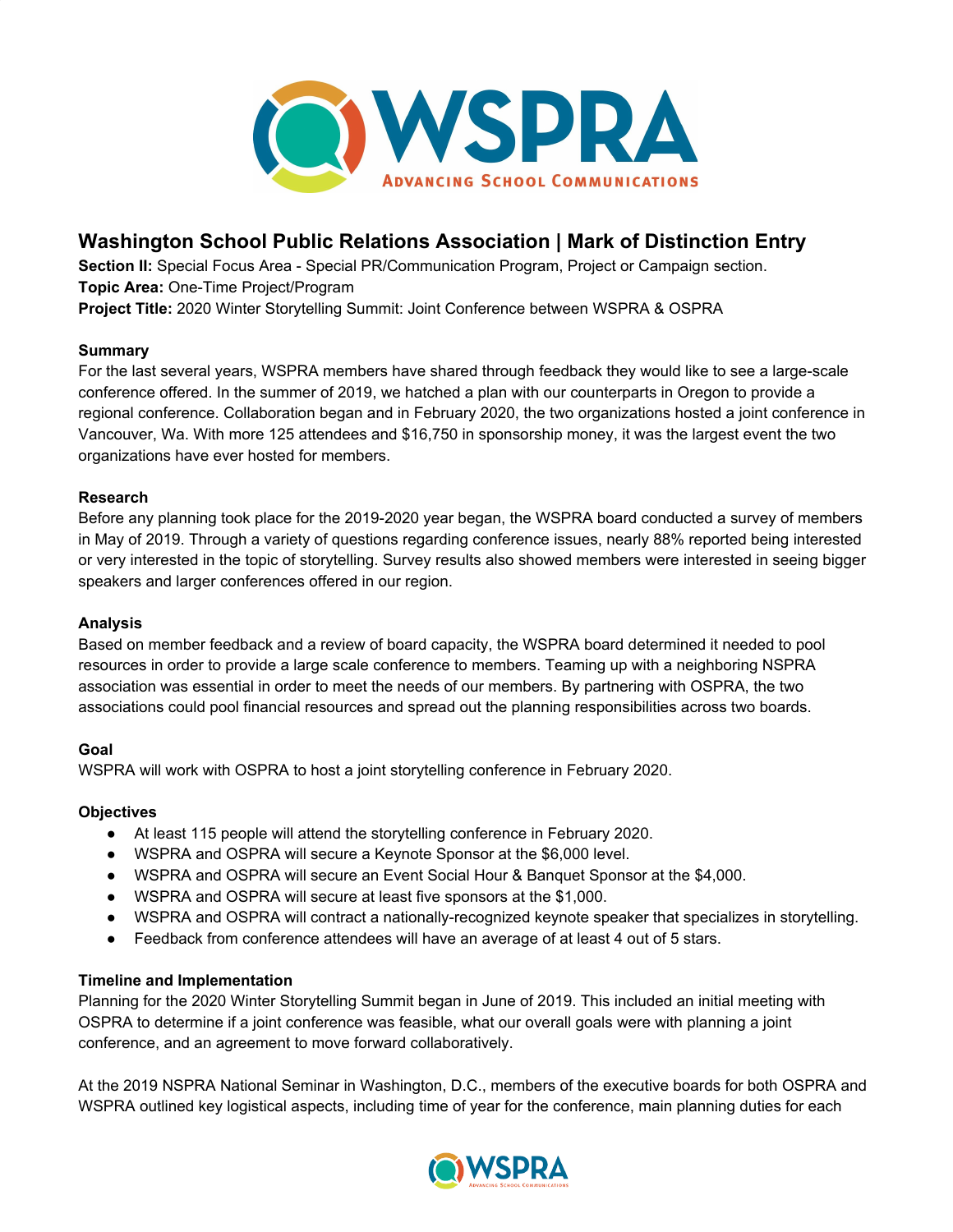association, and a timeframe for planning meetings leading up to the event. We also took that time to approach vendors to gauge their interest in sponsoring a joint conference and how that might impact them. With that input, we moved forward in developing our sponsorship [opportunities](https://docs.google.com/document/d/13c2U5QqLbQlEnVRIdtS-bFxLZL0Pqvn0BiUSb621ehM/edit). We also created a [MOU](https://docs.google.com/document/d/1ASG2g7VzgHtR_EPr1DgQ7_EjQdUWeQtti9tazC9cSN0/edit) for [WSPRA](https://docs.google.com/document/d/1ASG2g7VzgHtR_EPr1DgQ7_EjQdUWeQtti9tazC9cSN0/edit) and OSPRA that outlined several key terms including managing registration, conference expenses, sponsorship and registration proceeds, and handling of finances. This document will also serve to guide any future collaboration between the associations.

The initial planning group included WSPRA President Jessica Morgan, President-Elect Tove Tupper and Past President Melissa Laramie; and OSPRA President Kara Yunck and Past President Doreen McKercher. All subsequent planning took place by conference call.

In August, we finalized the date of the event for February 13-14, reserved a meeting venue at Clark College in Vancouver, WA, secured the hotel room block, and began outreach to potential sponsors. By early September, we had secured Ann Wylie as our keynote speaker, and by the end of the month had finalized agreements with keynote and signature sponsors.

We launched our joint communications plan in October. It included *Save the Date* emails and social media posts. We also used the fall months to identify presenters from both OSPRA and WSPRA that could tailor sessions to storytelling across different platforms including video and social media, use of storytelling in election campaigns, and to offer attendees a lens to look through when considering whether a story is empowering for students and staff or could be considered exploitative.

December and January was spent finalizing the agenda, catering, and the many miscellaneous details that are involved in organizing a conference. The two weeks of February leading up to the summit were spent in communication with presenters and venue coordinators.

#### **Communication Plan**

Please review the following Google Files to see our planning document and communication plan.

- Winter Summit Planning [Document](https://docs.google.com/document/d/1x8cIaR9AepIIhw5gNIVM2YAFnKMjDTjsWXwTPz0pLsc/edit)
- Winter Summit [Communication](https://docs.google.com/spreadsheets/d/158d_hNQCTeaS2fnDZ9YB2bc5wUBlhAL52jfQ43yb3NI/edit#gid=0) Plan

#### **Agenda**

While every session at the conference had a common denominator of storytelling, it was important each session offered something different to attendees. We enlisted a diverse group of speakers. View the entire [agenda,](https://drive.google.com/file/d/1OkxpEEHz-wxESvwsJ-ImBcPm1WiYxgHx/view?usp=sharing) including session descriptions and speaker bios.

#### **Marketing Materials**

We also developed a clear and consistent brand for the conference that complimented both the WSPRA and OSPRA brands. Please review all marketing materials in this [Google](https://drive.google.com/open?id=1mWNrE0rI_qyFe-OysdOKhLdtg1rkXfjl) folder.

#### **Results & Impact**

- 126 people attended the storytelling conference. Of those, 34 were from Oregon and 92 were from Washington.
- WSPRA and OSPRA secured a total of \$16,750 in sponsorships, including one Keynote Sponsor (\$6,000), one Event Social Hour & Banquet Sponsor (\$4,000), three Signature Sponsors (\$1,250 each) and three Event Sponsors (\$1,000 each).
- Ann Wylie served as a keynote speaker who is a nationally-recognized storytelling expert and teacher.
- Feedback from conference attendees was strong. Five of the six sessions received an average rating of 4 or 5 (out of 5). Attendees also gave an average rating of 4 or 5 to the conference location, venue, hotel, icebreakers, banquet dinner and joint-conference model. Here is some qualitative feedback: